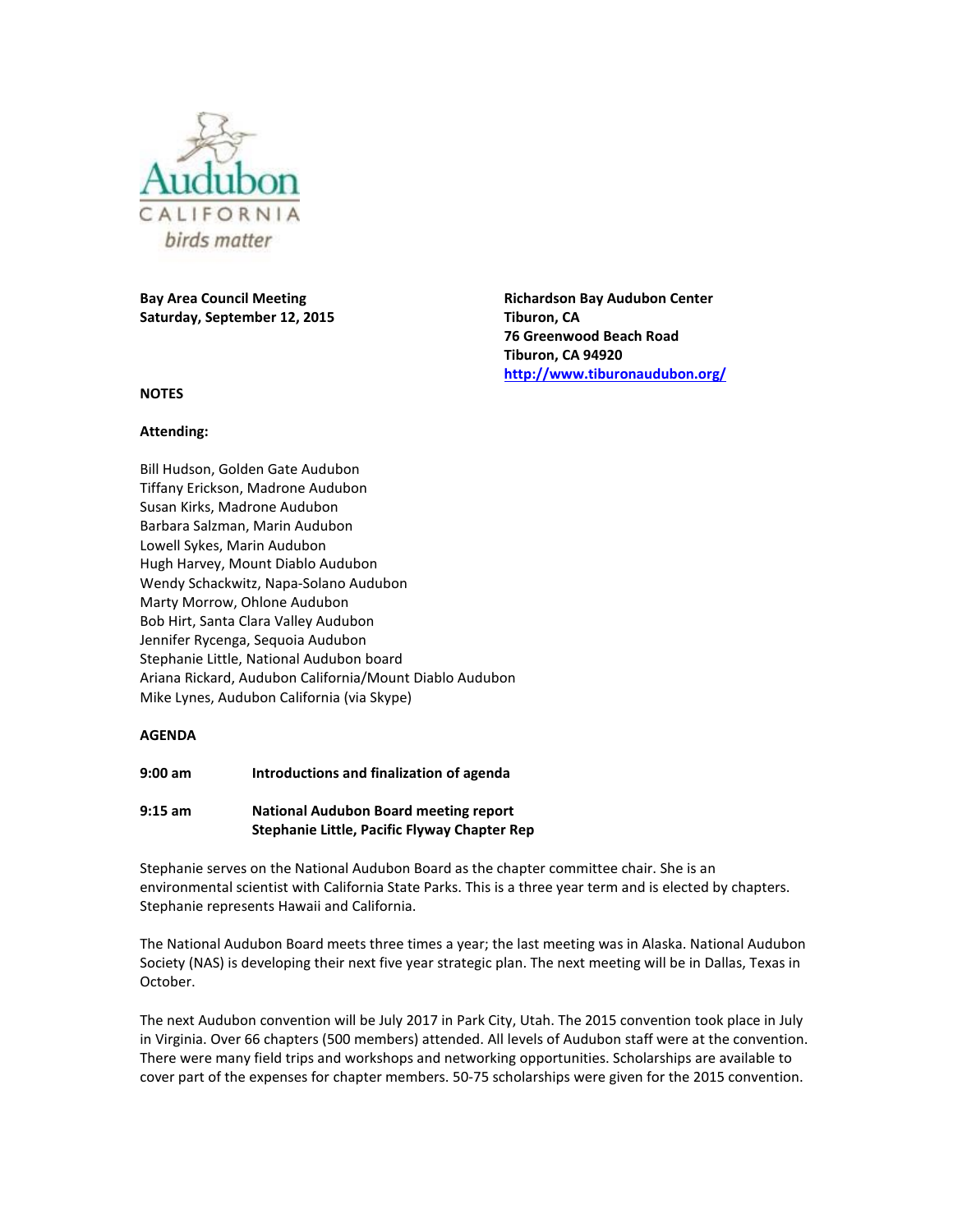Bob Hirt, Santa Clara Valley – chapters would like assistance with legal requirements. For example, determining grassroots lobbying limits.

# **9:30am Climate Change and Birds Wendy Schackwitz, Napa-Solano Audubon**

Audubon California created a group of climate super activists made up of two representatives from each council region. Evelyn Cormier from Ohlone and Wendy represent the Bay Area Council. All activists attended a summit in July at Debs Park in LA to figure out how to get climate science out to membership.

NAS distributed a toolkit to all chapters with a DVD, t-shirt, and list of climate threatened and climate endangered birds.

Wendy provided flashdrives to all BAAC reps with the following files:

- 1. Audubon Climate Scientific Paper September 2015 (pdf)
- 2. Video produced by NAS Climate Change and Birds (3 ½ minutes)
- 3. Hummingbirds@Home kids activity (PowerPoint)
- 4. Identification of hummingbirds in Napa (PowerPoint)
- 5. Napa-Solano Audubon Climate Program (PowerPoint)

Chapters can organize their climate education program around one bird, or several climate threatened/endangered birds. Napa-Solano is focusing on Allen's Hummingbird

Hummingbirds at Home program – participants pick a patch you are going to monitor. Can collect data on a smartphone or enter into database on computer.

Napa-Solano Audubon educates people on how they can provide resources to hummingbirds, like food, water and shelter. 25% of the diet of hummingbirds is insects. Napa-Solano encourages people to not use pesticides that will impact the food resources of hummingbirds. They also provide a guide on hummingbirds that are common in their area.

A popular activity for kids at Napa-Solano tabling events is a DIY hummingbird feeder. Kids can assemble the feeders (using recycled water bottles and small plastic tubs) and then decorate them. These feeders can be made at 50 cents a unit. Napa-Solano also provides instructions on how to make your own sugar water.

Napa-Solano promotes native plants and the creation of hummingbird patches by giving out native seeds. They buy bulk native plant seed from Harmony Farms and put a teaspoon of seeds in an envelope with the Napa-Solano Audubon logo.

# **10:30 am Sonoma Creek Restoration Ariana Rickard, Audubon California**

See presentation on Audubon California website[: http://ca.audubon.org/about/bay-area-council](http://ca.audubon.org/about/bay-area-council)

# **10:45am Audubon Works and communication platforms Ariana Rickard, Audubon California**

Ariana encouraged all the chapters to set up accounts on Audubon Works and share resources with each other.<https://works.audubon.org/>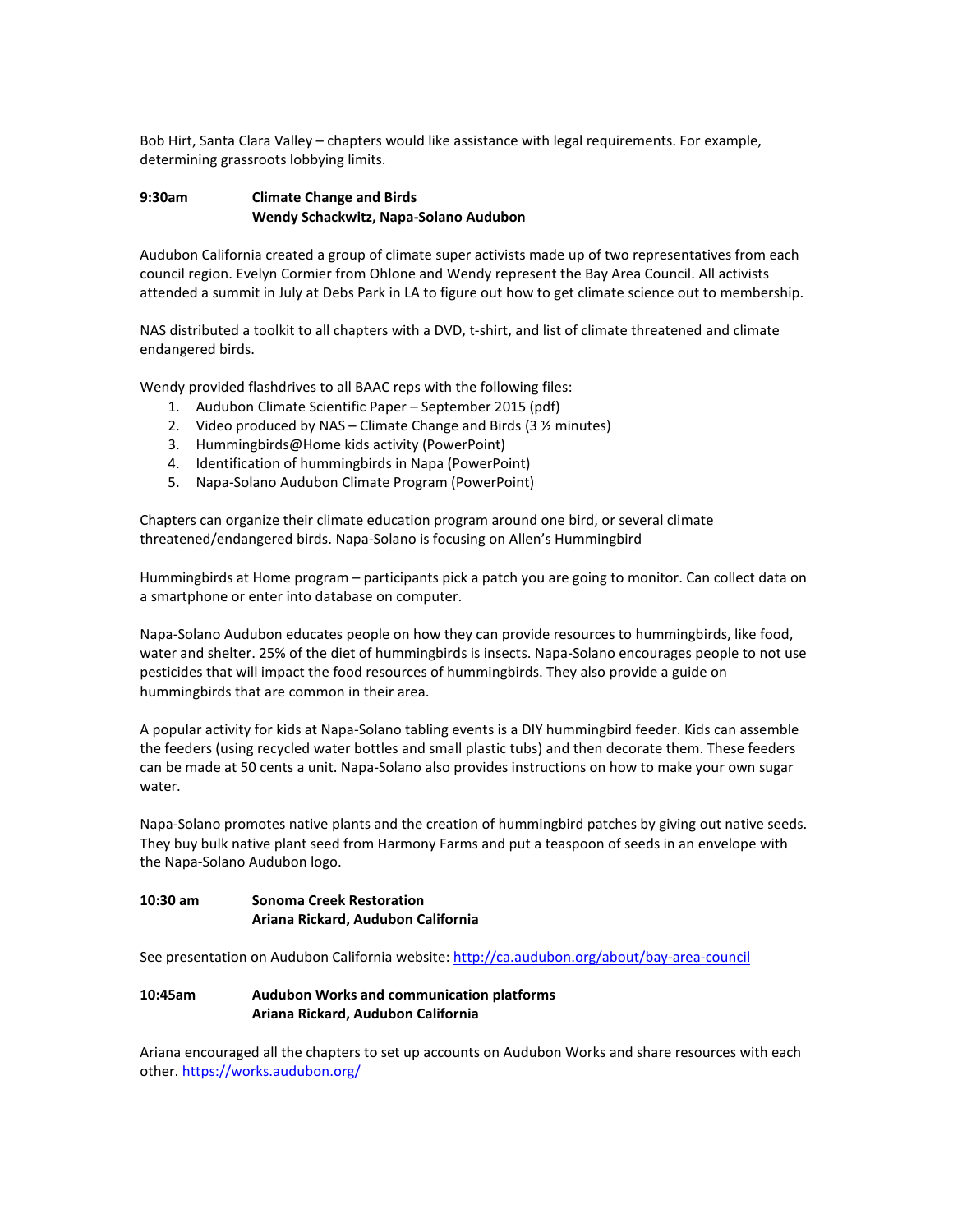# **11:00 am Policy Updates Mike Lynes, Audubon California**

Mike Lynes was the Conservation Director (2008) and Executive Director (2013) of Golden Gate Audubon. He became Director of Public Policy at Audubon California in early 2014, taking over from Dan Taylor.

SB 32 – would have expanded California's current climate pollution reduction target to 80% below 1990 levels by 2050.

The oil industry was very opposed to SB 32 and SB 350. SB 32 became a two year bill, so Audubon California will probably be working on the campaign to pass it again next year. AB 32 also took two years to pass.

SB 350 originally called for a 50% reduction in petroleum use in cars and trucks, a 50% increase in energy efficiency in buildings, and a goal of 50% of state utilities' power coming from renewable energy, all by 2030. However, the 50% reduction in petroleum use goal was removed and the bill passed on Friday, September  $11^{\text{th}}$ .

Some other bills that Audubon California co-sponsored passed, like AB 1482, which creates a Strategic Growth Council that will oversee climate adaptation for critical habitat and AB 498 that will establish state policy calling to preserve and create important wildlife corridors. Transportation funds can now be spent on wildlife corridors.

The legislative bill regarding funding for responses to non-petroleum oil spills died in the appropriations committee. Audubon California is planning to bring it up again next year.

The state parks system relies on bond money and there is currently talk of a second water bond – focused solely on natural resources.

Altamont Pass – Ohlone, Golden Gate, Marin, Santa Clara Valley, Mount Diablo have been involved in mediation, litigation regarding avian mortality there as per a 2007 settlement between the chapters and the wind companies. County agreed to reduce avian mortality of the four focal species by 50% by 2009 and to implement a Habitat Conservation Plan. Based on data from 2005 to 2012, avian mortality has only been reduced by 34%. The County is not adhering to what they agreed to do.

Altamont Winds, Inc. (AWI) was granted a three year extension to continue to operate their old towers rather than repower. AWI was not in the original 2007 settlement.

Wildlife agencies have not acted yet to enforce wildlife protection laws. The US Fish and Wildlife Service could use the Migratory Bird Treaty Act and the California Department of Fish and Wildlife could apply a state law for the protection of Golden Eagles.

### **11:15am Chapter Reports**

### **Madrone**

*Cliff swallow litigation*. Ending 2nd year of 3 year Settlement. 2015 a difficult year at the bridge. Large # of swallows arrived in late April to nest and successfully constructed nests. Caltrans did not keep up with its plan for full exclusion. This pattern continued, including not performing nest scraping in an area where swallows were building nests over the river on the east side of the bridge, but biological reports indicating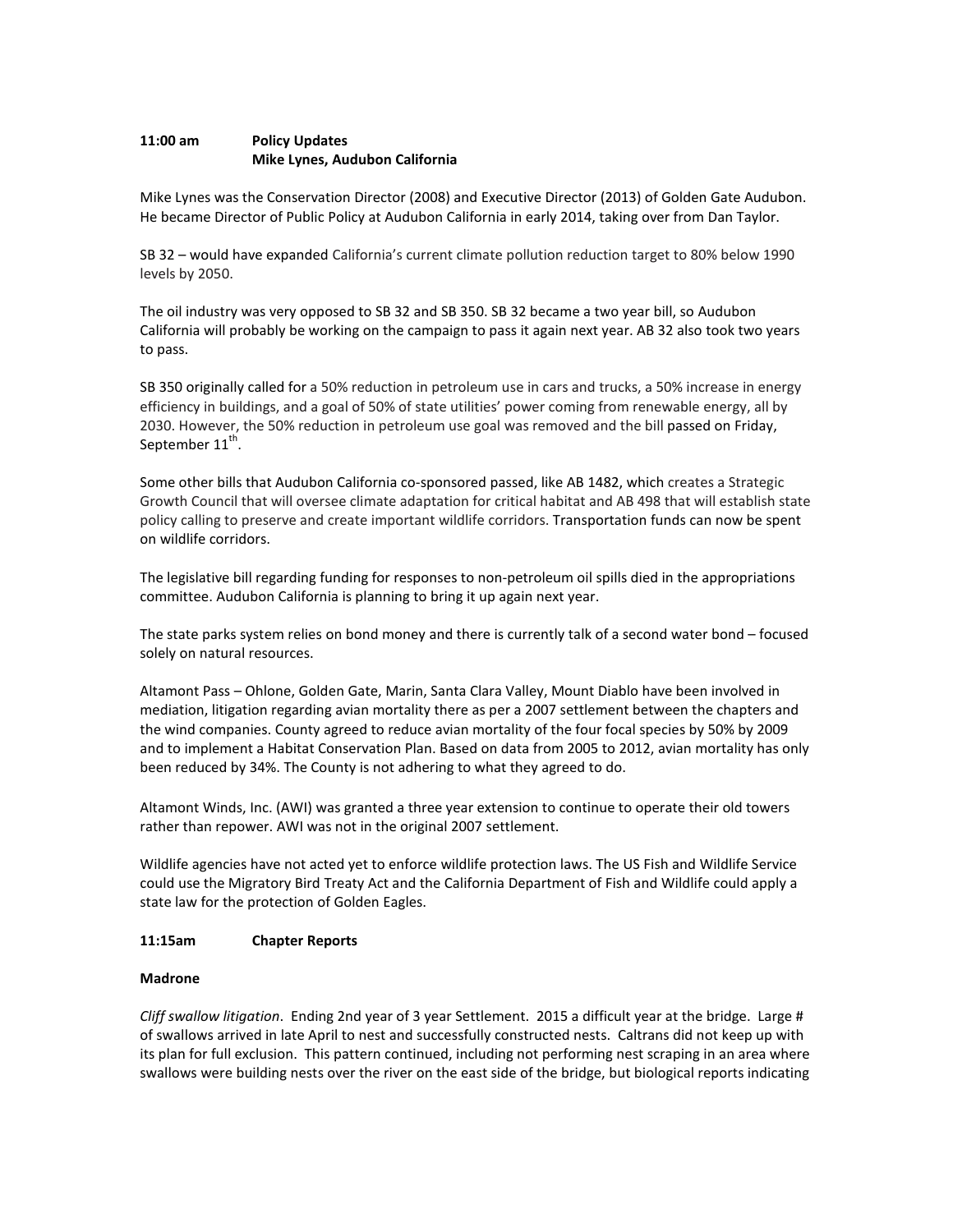the activity was being performed. Monitoring of year 2 included 2x daily visits to the bridge to observe construction and bird activity, sometimes 3x daily - from April through August 22nd.

*W. 9th St. Heron and Egret 2015 Nesting Season*. 325 total nests. Over 215 birds rescued, rehabilitated and released (Santa Rosa Bird Rescue volunteers and IBR's rehab and prep for release) at a designation along the Laguna de Santa Rosa. About 120 birds fell and lost their lives at the site. The community continues to be tolerant and somewhat supportive. Madrone's annual Lincoln School Bird Festival in May, related to the rookery, was a success this year, also. We have been interfacing with Golden Gate Audubon to support their efforts for similar protected nesting sites for BCNH in Oakland and will continue to do that.

*Junior Audubon* – Rejuvenation of Junior Audubon. Two outings planned so far - to Healdsburg to see the Vaux' Swifts and to Janeann's farm for an "Owl Prowl."

*Newsletter* - We have a new editor of our newsletter, Asenath LaRue, who just edited her first issue for the October-November newsletter.

*Bird Checklists for Sonoma County Regional Parks* - We donated a display case to one of the County's new big regional parks, Taylor Mountain in Santa Rosa. We have agreed to produce bird checklists for several of the regional parks and are working on three lists.

*Breeding Bird Atlas* – 6 year project. USGS sponsoring data collection. In coming year, will look at any possible El Niño changes.

CPA coming to board meeting for presentation on legal requirements.

#### **Santa Clara Valley**

Rewriting almost all of internal policies, like the bylaws, to have a functional approach to how we govern and conduct conservation and education programs and membership services.

A new Executive Director will start on October 5<sup>th</sup>. Announcement will be made soon.

Wildlife education day will be Saturday, October  $17<sup>th</sup>$  at Blackberry Farms, expect about 600-700 people.

Facebook has a 9 acre forest and lawn area on the roof. Sequoia and Santa Clara Valley have agreed to survey for birds and report on what is seen. Have seen 14-16 species almost every survey.

Conservation and education group is very active.

#### **Mount Diablo Audubon**

Many new board members: new editor, secretary, new hospitality chair and social media chair – Rosalie Howarth. Chapter also has Facebook and Meetup pages. Need a website manager.

Annual fundraising letter (about 1600 letters total) brings in around \$10,000 in December.

Young Birders Club recently went on a birding trip to Putah Creek near Davis and did a behind the scenes tour of Lindsay Wildlife Museum.

Citizen science phenology project called BirdSeasons California started in March. 20 volunteers are divided into four teams. One team every week visits Martinez at the Mt. View Sanitary District and record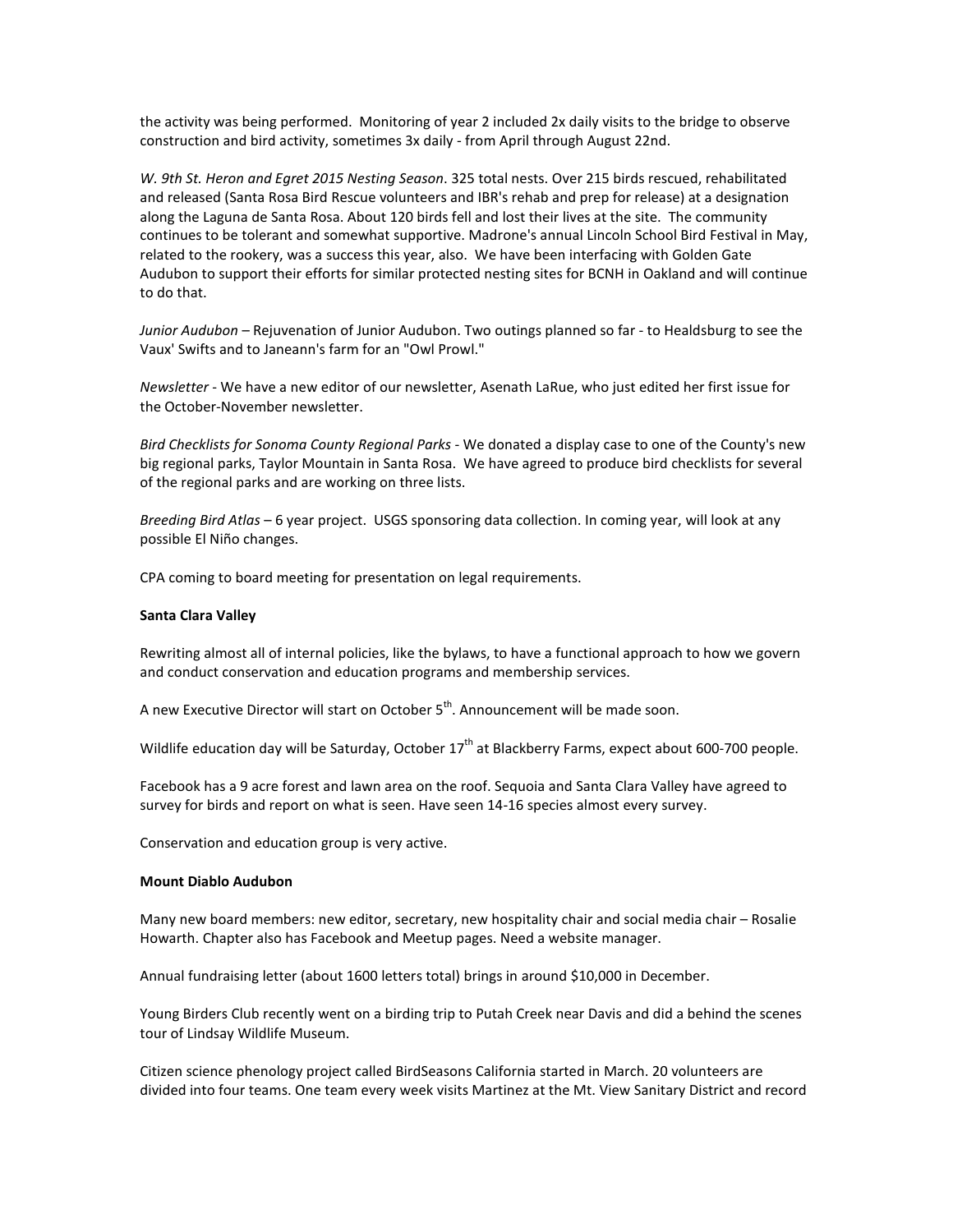data on seven different bird species. All data is inputted into a database with the National Phenology Network. Working with Sandy DeSimone at Audubon CA.

#### **Sequoia**

Chapter members recently witnessed abusive use of a drone. Leslie Flint put information on drone response on Sequoia Audubon website:<http://www.sequoia-audubon.org/index.html> (Also on Audubon Works:<https://works.audubon.org/groups/chapters/drone-use-reporting-harassment-birds>**)**. Observers should report abuse to law enforcement and get a video if possible.

Coordinating two Bioblitzes with Cal Academy iNaturalist and Native Plant Society. Saturday, September  $26<sup>th</sup>$  – San Pedro County Park. 8:30 – noon. Avenue for membership growth with younger people.

Big Sit Birdathon is now in its 5<sup>th</sup> year. Big Sit will be combined with a Big Ride led by Rob Furrow which will last from 8am – noon on Sunday, October  $11^{th}$ . After the Big Ride, participants will gather at noon on hill overlooking Pescadero marsh for the Big Sit. Big Ride participants will compete with Big Sit participants.

30,000 resident home complex proposed on former Cargill Salt Ponds. Since there is no water access, the project cannot currently go forward. Sequoia would like to see the marsh restored.

Chapter has moved general and board meetings to Burlingame Humane Society. Sequoia is working with them on a Cats Indoors program.

Pati Rouzer has replaced Sue Cossins as admin support and doing outreach and grant activity.

#### **Golden Gate**

Herons in downtown Oakland were chased off island in Lake Merritt. Chapter is doing tours taking high school kids to see colony. Golden Gate made a brochure on bird-safe tree trimming practices.

Installed big plastic tubes at fishing pier. There are now 15 bins for fishing gear so people can properly dispose of fishing lines to prevent entangling of birds and other wildlife.

Symbolic fencing has been installed at Snowy Plover site in Alameda.

Active habitat restoration occurring at seven different sites, like Crissy Field and Arrowhead Marsh. 1500 volunteers involved.

Docent program for Oakland Herons and Burrowing Owls.

#### **Ohlone**

Board is currently in flux with some new members.

Junior Audubon group starting.

Education Chair – Marty Morrow

#### **Marin**

Stable board – no term limits, little turnover. 15 board members